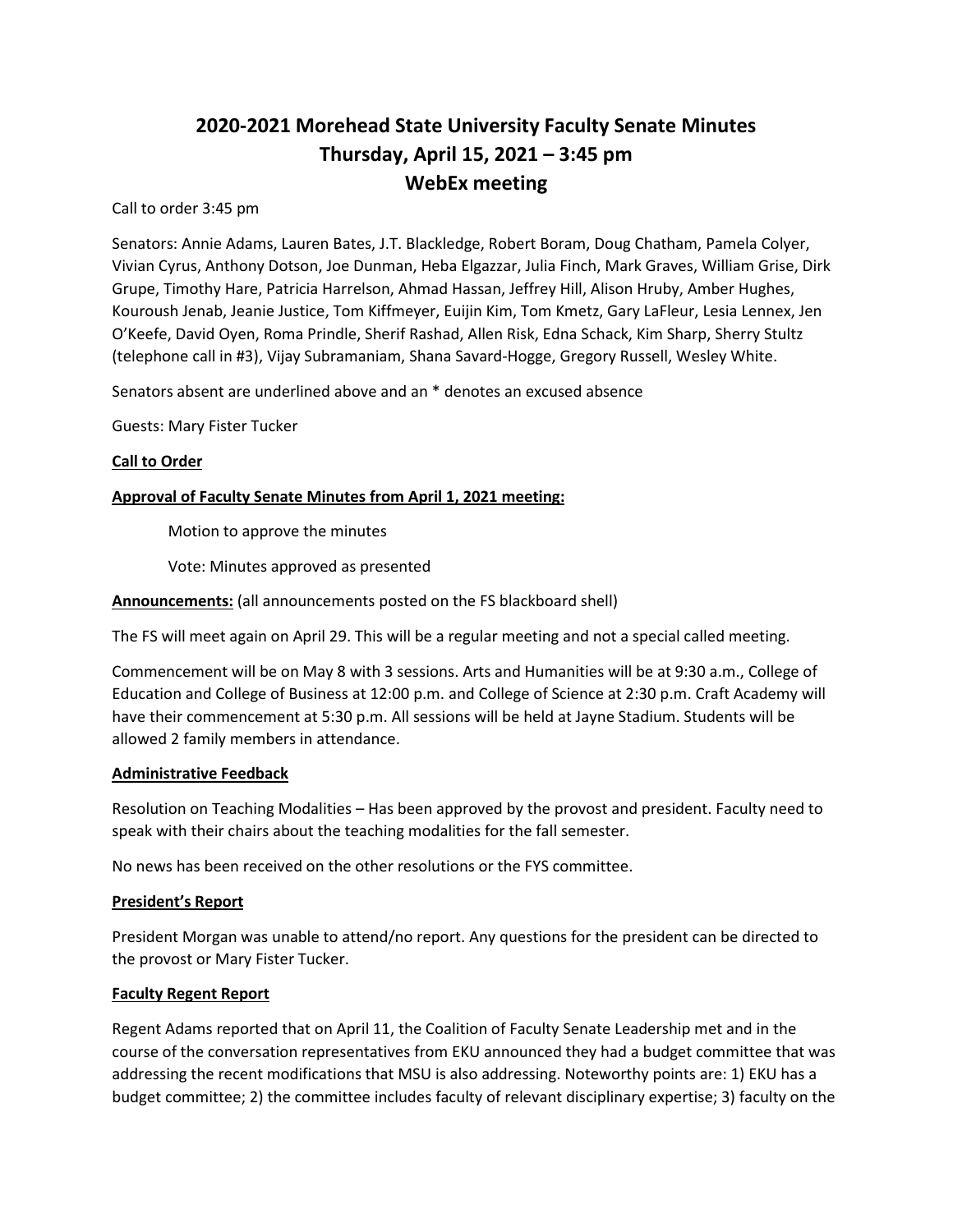committee are working on the behest of the administration and with administration; 4) the committee had already been looking at issues of compression. EKU is facing the same demographic and funding challenges that MSU is. Like MSU, they have recently completed a series of debt refinancing initiatives, taken care of both the amount of debt service that they pay and reducing principle. They have done all this without raising tuition. Unlike MSU, they have effectively cut student costs, gave all their employees a \$1,000 bonus that was voted on by their BOR and used the disruption of the athletic season to create a meaningful change in terms of the conference. Regent Adams thinks it is important to see how the focus on teamwork has allowed EKU to address the global challenges they are facing. MSU and EKU have benefited from the largesse of the national government and have received proportional funds to help keep them afloat. MSU's funds will end up being 38 million dollars. These funds were not received from individual efforts, all of these wins were collective. EKU does not have a structural advantage over MSU. The one significant difference is EKU is utilizing shared governance and constituencies are actually at the table. There are constituency bodies on MSU's campus that are capable, that have worked in good faith and have actually done a lot of good work to come up with viable solutions to help weather all sorts of problems. This great work has not always born the results it could have because of a lot of institutional gatekeeping. Shared governance is the key for MSU getting to their true potential.

#### **Staff Congress Report – Chair Savard-Hogge**

SC Chair Savard-Hogge was unable to attend the meeting/no report

#### **SGA Report – Bryce Ward**

April 26 to May 7 – SGA will be working on a food drive for Christian Social Services.

Passed a bill to support cardboard recycling from the post office area of ADUC. A container will be purchased and put near the post office.

Continuing to advocate for extended library hours.

Question – Senator Lennex wanted to know what the population had been in the library during the extra hours that had been assigned. How many students do we actually have in the library and what are they doing between 8 pm to 10 pm? She wanted to know what hours SGA were requesting to keep the library open until. Mr. Ward said SGA was asking that the library remain open until 2 a.m., during finals week. He said students seemed to be more productive and more willing to study if they had access to the building. Senator Kmetz said during normal times, not Covid, the library would remain open 24 hours during finals week. They would also have extended hours leading up to finals week. He said he would leave it to the dean to address this during Covid. He agrees with extended hours as long as they come with additional funding and staffing. As for the number of students using the library during extended hours, there has not been a surge in attendance during the late night hours.

Question - Regent Adams asked if they could somehow use SGA interest and the SACSCOC visit to advocate for an area that is often overlooked? Senator Kmetz said there has been a slow, steady decline in the library budget and staff over the past 20 years. The last time the library's materials budget was increased was 1999.

# **KTRS Retirement/Compensation Plan – Mary Fister Tucker**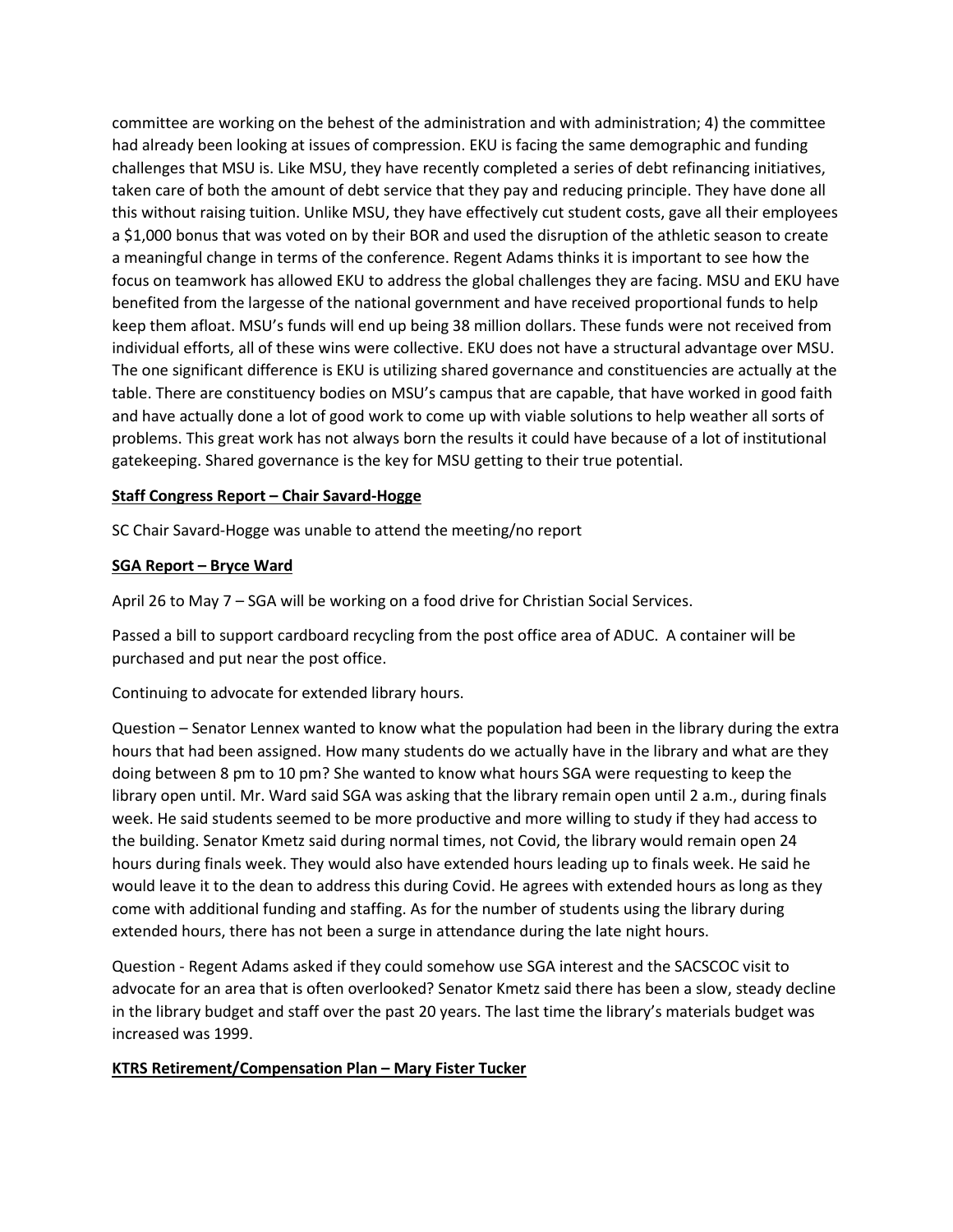Dr. Morgan contacted the executive secretary at KTRS regarding the compensation plan/retirement issue. A letter has been received from the KTRS general council and states that the compensation described in Dr. Morgan's email appears generally available and allowable for retirement calculation purposes with two exceptions. Those exceptions are: 1) the \$100,000 pool being used to address salary compression issues and 2) the \$100 awarded for recruitment efforts that will be provided to some but not all staff. These two items will not be allowed for retirement calculation purposes only if they are received by the employee for a full four years prior to retirement. Regent Adams said it would be very helpful for everyone involved in this system to be on the same page so that we can move forward in the best fashion for all persons in KTRS. Mary Fister Tucker said KTRS is in a fact finding process now and it was MSU's compensation plan and others that have brought to light that there needs to be some legislative review as to how retirement benefits are calculated.

Question – Senator Hare said he was curious if we would have ran into these problems if we had simply followed our existing compensation policies rather than developing some new policy and implementing it? Mary Fister Tucker said she thinks this plan did follow policy. She said the revenue has been declining and if there is no revenue coming in they do not have it to disburse out. Employee compensation is MSU's top priority now. They wanted to give people who had been working at MSU for a very long time some kind of increase.

Senator Kiffemeyer said there has been a communication breakdown at some point and faculty are not getting accurate information. Faculty are constantly searching for information that should be readily available. He is concerned that it takes another level of effort on the faculty part to get needed information and feels faculty are increasingly becoming silenced employees as opposed to members of shared governance. There needs to be more awareness of what is happening at the state and institution level about the control of information. Regent Adams agreed and said we have large problems that large groups of people need to deal with. She thinks it is great that we tried to put more money towards faculty, but staff have went several years without wage increases. Mary Fister Tucker said when faculty and staff are hired in, they do not allow a new staff member to be hired in that would create an inversion but on the faculty side that has not always been the case. That is why there is the \$100,000 pool to help to rectify some of those types of situations.

Question - Regent Adams asked if the pool was back down to \$100,000 because at the BOR meeting the president said there would be \$200,000. Mary Fister Tucker said she thinks there will be \$200,000 available. Senator Lennex said there are faculty who are very knowledgeable about any given area of things worked on across campus. Those faculty are very willing to have parts in shared governance and asked that faculty not be shut out.

Question - Senator Sharp wanted to know when the faculty would find out about the compression and inversion plan. Mary Fister Tucker said under the policy, the recommendation for changes in compensation come through the chair, through the dean and then through the provost office. That is in process now. Procedurally the provost will make the recommendation to the president on what the compensation plan adjustments would be. Those will be reviewed through Human Resources to make sure there are no legal concerns. Senator Sharp asked if the recommendations the chairs make would be a mystery to faculty before they were approved by upper administration or will faculty know what the recommendations are before the provost receives the it. Mary Fister Tucker asked if Provost Russell would like to answer this question.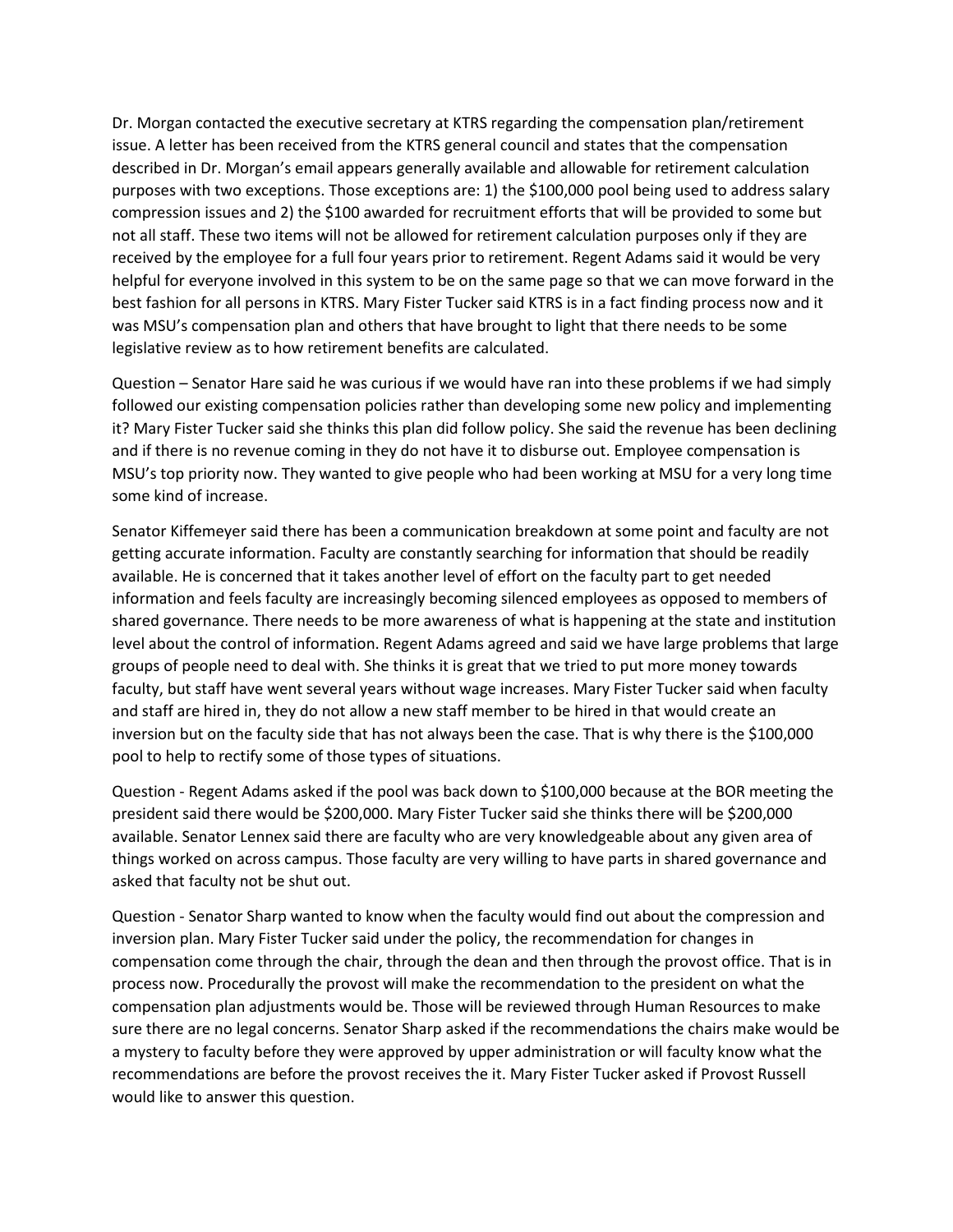Provost Russell said the recommendations would be sent through the provost office before they were shared with the faculty to ensure that they were being equitable across the units. This has been the delay, they are doing this in a deliberate and careful way to ensure that it is being done correctly.

Question - Senator Sharp asked if this would be completed before Provost Russell's retirement. Provost Russell responded yes. Mary Fister Tucker said the compensation plan would not be finalized until the BOR approved the compression portion. The external council will review what is being proposed from a legal perspective.

Question – Senator Lennex asked for a more clarified definition of what provost sees as compression and what definition of compression he has given to the deans. Provost Russell said the goal of the compression piece of the compensation plan was to address assistant professors making a higher salary than associate professors and full professors making less than assistant professors. This is where the compression analysis begins in his estimation. It is both inversion and compression, merit will not be considered.

Question – Senator Schack asked if we were only looking in house or if they were looking at benchmarks? Provost Russell said the goal of the president was to bring faculty ranks up to the benchmarks over time. Specific to this analysis, there is no market analysis being included.

#### **Provost Report – Provost Russell**

Commencement – They are seeing an excellent response from students regarding attendance. The College of Science has been moved to the last ceremony.

Mini Grants – They have had an excellent response to this opportunity. There have been about 90 applications submitted. Provost Russell has turned this over the Excellence in Teaching committee for their recommendations and plan to fund as many as possible. With the mini grants and the other requests that went through the colleges for classroom items such as equipment and items needed for classrooms, they will be in excess of \$200,000.

Promotion – Process has moved through and is awaiting the BOR approval. Provost Russell will meet with the committee to discuss the electronic portfolios that were used this year and whether that process worked.

Tenure – Workshop for this group will be presented next week.

Celebration of Student Scholarship – Will take place Wednesday, April 21.

Question – Senator Lennex asked about handicapped parking for graduation, who to ask, what permission to get and where to park. Provost Russell was not aware that this information had not already been sent out from the Registrar's office so he will follow up on this.

#### **Executive Council Report – President Grupe**

Faculty Senate Award for Shared Governance – One nomination was received. Senator Harrelson contacted the FS parliamentarian to get clarification on whether the recipient would qualify. The nominee does qualify and the committee has voted to award the recipient and will announce this at the FS meeting on April 29.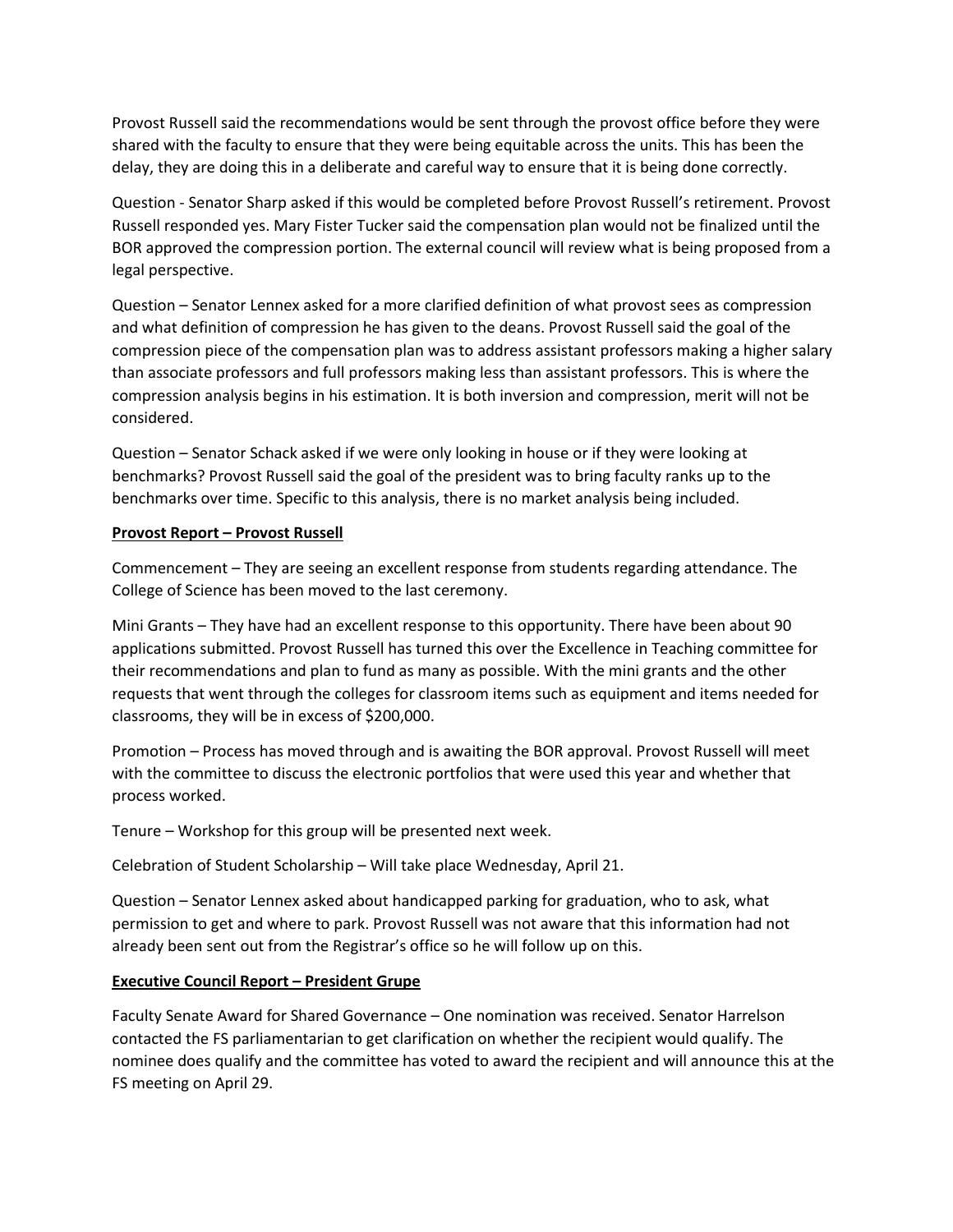Staff Congress EC Update – SC EC Will meet again on Tuesday with the FS EC. SurveyMonkey has been purchased and is now available. Senator Lennex will implement the questions and send a test survey to the EC next week. The survey will go public on April 26-30. Senator Lennex reminded everyone that the FS secretary is the administrator of SurveyMonkey and can add/delete people as directed to do so by the president of FS.

Ad Hoc Committee on Faculty Workload – President-Elect Harrelson said they have received some feedback from Provost Russell on the timing of the ad hoc for faculty workload calculations. The EC will move forward on starting the committee. Email has been sent out to all the membership approved at the April 1 meeting. The constitution states that an ad hoc needs to fall within the academic year and President-Elect Harrelson will ask the committee to give a report at the beginning of the new academic year. At that time the new the new FS body will decide if they want the ad hoc to continue their work. If the FS approves the ad hoc committee work they will be asked to complete said work within the timeline that has already been established. The ad hoc will get their work to the Faculty Welfare and Concerns group by October 15. FWC will hopefully have it ready for FS at the first meeting of the spring 2022 semester.

Ad Hoc Committee on Research – President Grupe wanted to remind faculty that this was an initiative brought up after discussions on how they could increase revenue for the university. The committee met in March and voted Michael Hail as chair. Due to Covid and then the passing of Michael Hail the committee fell apart. The suggestion is that they close this committee and form a new committee that would start in August and create a new resolution.

Fast Track for Tenure and Promotion – Refer this to be discussed in old business.

# **Academic Issues – Senator Schack**

An information only view of the UAR on Academic Dishonesty will be presented at the FS meeting on April 29. There are some adjustments that need to be made but the committee would like FS to have time to review the document. Senator Schack has asked President-Elect Harrelson to take this up again in the fall.

# **Faculty Welfare and Concerns – President-Elect Harrelson**

PAc 35 – The committee has made revisions to the PAc in regards to student course evaluations and how they believe the evaluations should not be a part of faculty tenure and promotion. They have not heard back from the provost or president on movement.

PAc 31 – Librarians are not considered faculty by HR. Since they do not have a faculty evaluation plan, information needs to be included to reference the UAR that guides the evaluation of librarians.

Provost Russell provided President-Elect Harrelson with his views on both of the PAcs. He strongly believes departments should be allowed to make their own choice instead of stipulating in the PAc or appropriate UAR that student evaluations are a part of tenure or promotion (whether it is excluded or required).

Question – Senator Chatham wanted to know when the FWC committee would present this to the FS for formal consideration and vote? President-Elect Harrelson said prior to her meeting with the provost she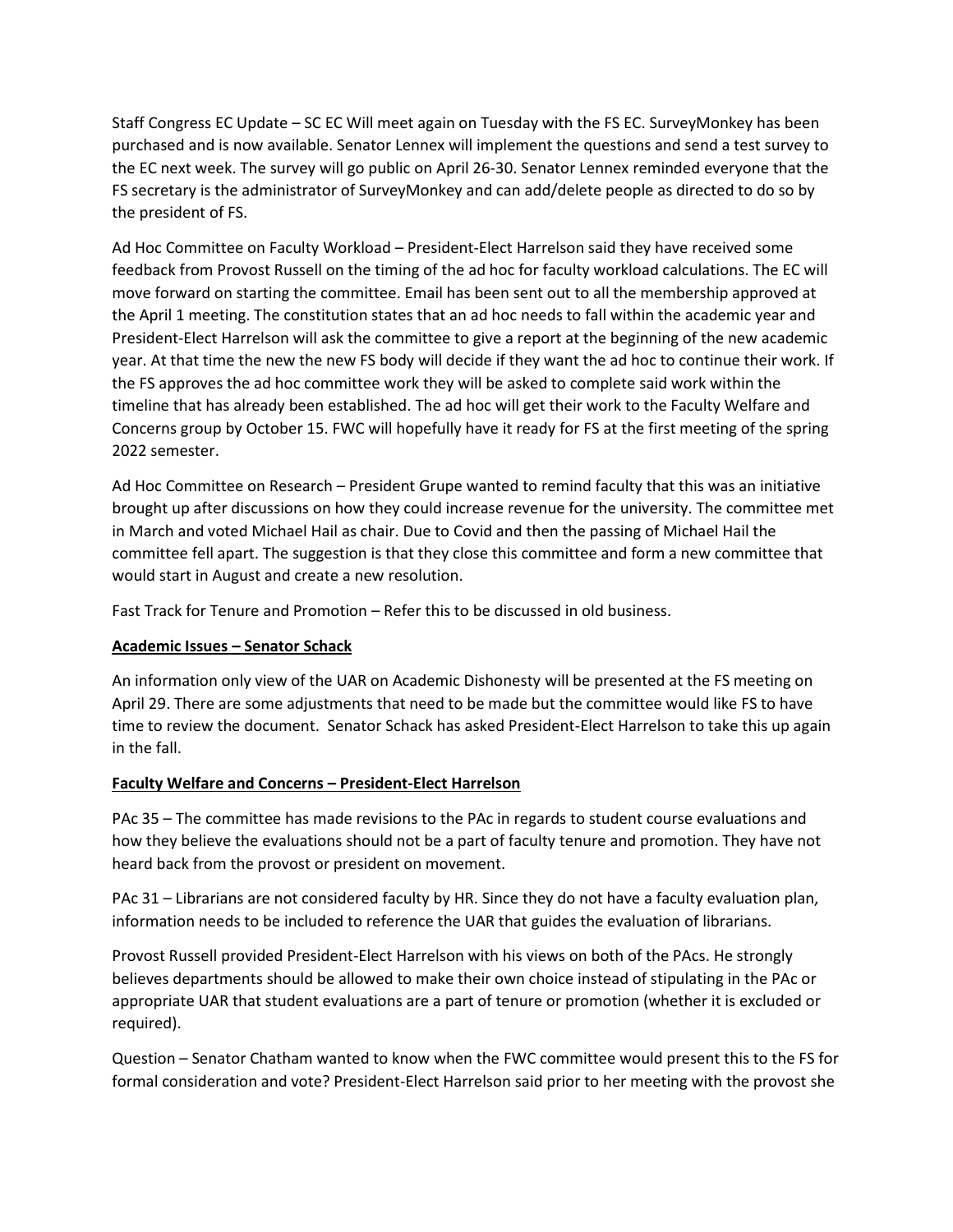was hopeful to present it at today's meeting. The official first reading will have to be moved to the FS meeting on April 29.

Question – Senator Schack asked FS parliamentarian about having a first reading at the last official meeting and did this create issues with it having to be voted on in the summer? Senator Chatham said if there was a first reading at the next meeting it is then supposed to be voted on at a subsequent meeting. If FS does not suspend the rule they would have to do the second reading during a summer meeting. Senator Chatham said another option would be to have a special called meeting. Senator White said he agrees with the provost in making student evaluations optional and would like to see the committee come up with alternative wording for the resolution. President-Elect Harrelson said she will meet with her committee on April 22. PAc 31 will not be ready for presentation, but PAc 35 will be ready for the FS meeting on April 29.

## **Governance – Senator Finch**

Faculty Interest Survey – The results are in and there was a 49% response rate. Senator Bates and Senator Graves have been given the initial data and they are beginning work on the results. The committee will have the slate of nominees ready for the FS meeting on April 29.

Service Award Nominations – There has not been a call for nominations for faculty and staff service awards. SC Chair Savard-Hogge was chair of that committee the previous year and was able to share the process with the current committee. The information on these awards will be coming out soon and will have an online form for nominations.

Shared Governance – Senator Finch said there are ways in which faculty can participate in planning issues. There is a Planning committee that is currently defunct and not populated. She thinks this is worth some of the shared governance units to look at. They could speak to the president and provost about getting this committee going again in some form. Part of the planning committees charge is to look at things like budgets and institutional decisions made regarding planning processes and she thinks it is time to revisit a standing committee to look at these things.

# **Evaluation Committee – Senator Jenab**

The next action of the committee will be to discuss with administration why they are running colleges on different business models. The committee wants to know which model is best and should be implemented across campus.

#### **GEC Report – Senator Schack**

The committee is reviewing verification forms for SLOs. This should be completed in the next week.

#### **New Business**

Update on Faculty Numbers – Senator Lennex went through the department chairs for numbers of instructors, VAPs and full time faculty. An Excel spreadsheet was shared and the numbers were accurate as of March 15. These are roughly the same numbers as what was presented in September 2020. The numbers they are looking at are different from what IR is reporting to FS. Senator Lennex said this highlights that we have a good number of departments that have a large number of instructors and